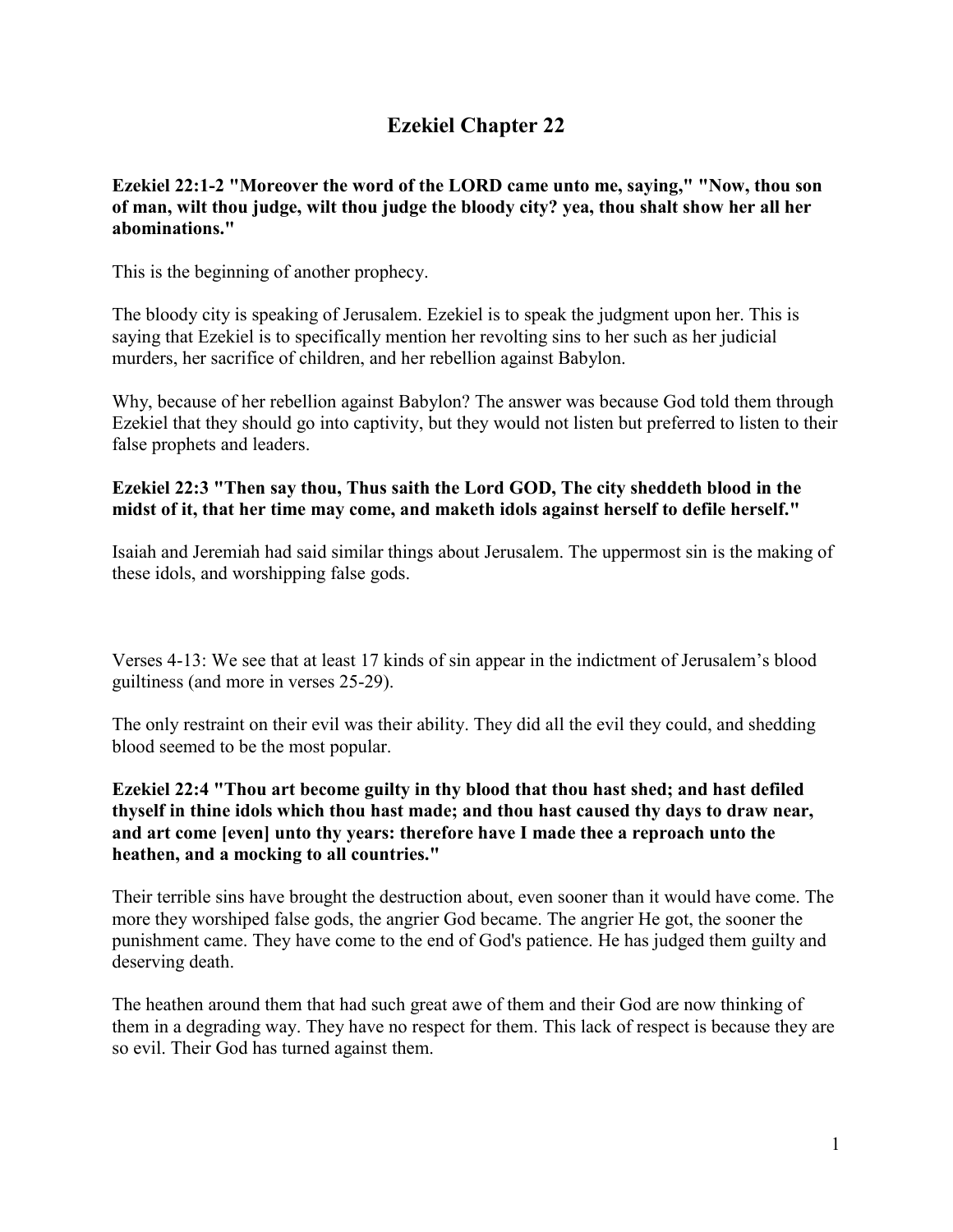# **Ezekiel 22:5 "[Those that be] near, and [those that be] far from thee, shall mock thee, [which art] infamous [and] much vexed."**

This is speaking of the cities that began to speak badly about Jerusalem. They were famous, now they are infamous. They would not be so brave to say these things, if it had not become apparent to everyone that God had left them.

Romans 2:24 tells us "For "the name of God is blasphemed among the Gentiles because of you, as it is written."

#### **Ezekiel 22:6 "Behold, the princes of Israel, every one were in thee to their power to shed blood."**

The princes that were so well known for the blood they had shed were Jehoiakim and Manasseh. Of course, all of those who were evil were included in this. There were very few recent kings who had pleased God.

#### **Ezekiel 22:7 "In thee have they set light by father and mother: in the midst of thee have they dealt by oppression with the stranger: in thee have they vexed the fatherless and the widow."**

We now see some of the things that God had against them, other than the fact that they worshipped false gods, and caused the people to do the same. God had always protected the fatherless and the widow. This was a sin He would not overlook.

# **Ezekiel 22:8 "Thou hast despised mine holy things, and hast profaned my sabbaths."**

This speaks of their disrespect for the temple, and things in the temple. They had not felt a need to keep the Sabbath holy, as well.

# **Ezekiel 22:9 "In thee are men that carry tales to shed blood: and in thee they eat upon the mountains: in the midst of thee they commit lewdness."**

We see the widespread sins they have committed. This mountain worship, many times, included promiscuous sex. That is what is meant by the "lewdness". It seems, they were talebearers, and not necessarily carrying the truth.

This meant idol worship which the passage clarifies (in verse 4), i.e., eating meals at idol shrines, accompanied by sexual sins, such as those described (in verses 10-11).

# **Ezekiel 22:10 "In thee have they discovered their fathers' nakedness: in thee have they humbled her that was set apart for pollution."**

This is speaking of incest, and even homosexuality; Members of a family committing sexual sin among themselves. They generally shaved the head of an adulterous woman, if they did not stone her to death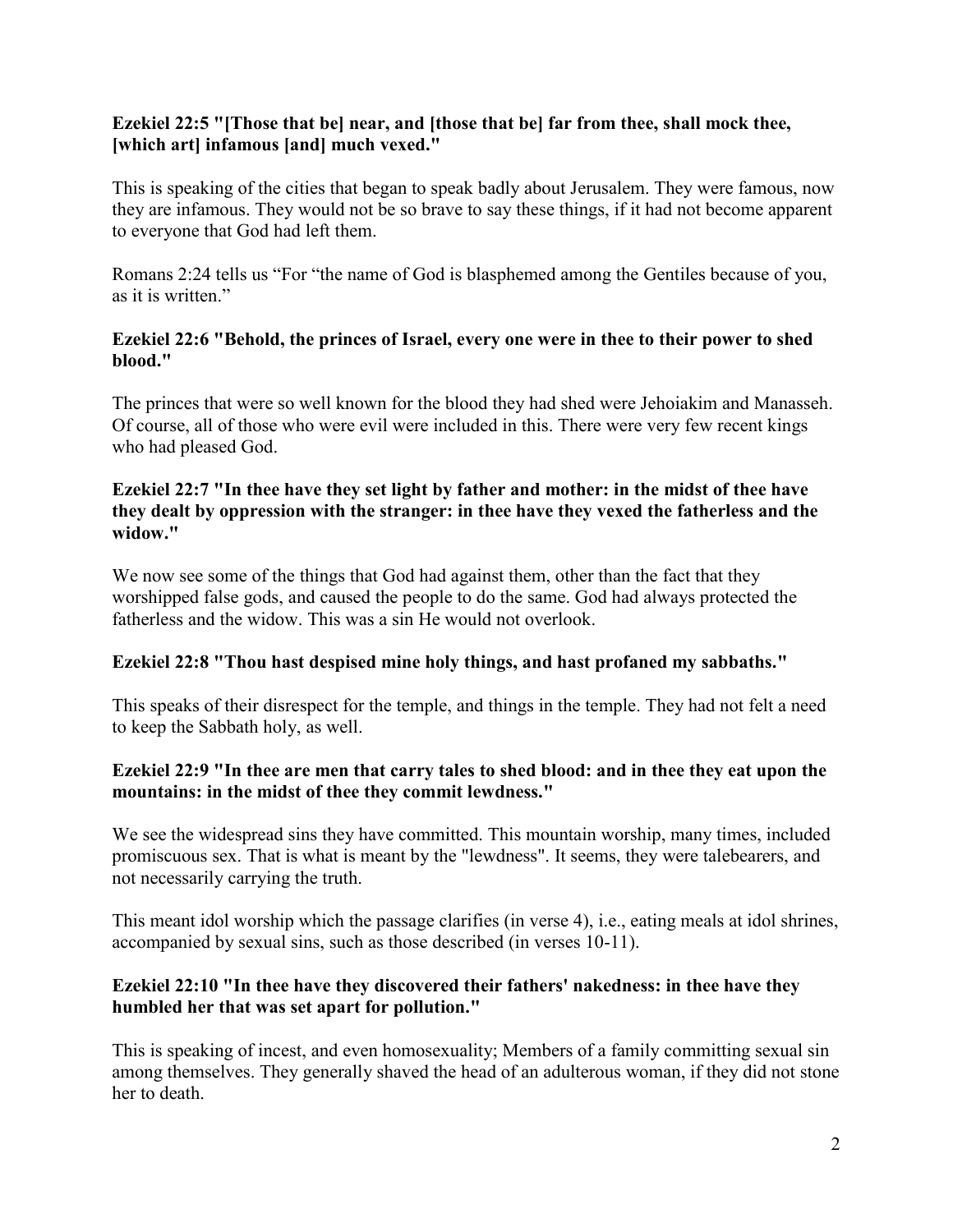This is speaking of many committing this sinful act with an adulterous woman. These very same sins are very prevalent in our society today. God will not always overlook such sin.

# **Ezekiel 22:11 "And one hath committed abomination with his neighbor's wife; and another hath lewdly defiled his daughter in law; and another in thee hath humbled his sister, his father's daughter."**

This type of sexual act (incest), is strictly forbidden in God's law. To sleep with all these people, was strictly forbidden.

# **Ezekiel 22:12 "In thee have they taken gifts to shed blood; thou hast taken usury and increase, and thou hast greedily gained of thy neighbors by extortion, and hast forgotten me, saith the Lord GOD."**

The first mention here, is of a hired killer. Taken gifts could mean bribes which are mentioned in other scriptures. The other sins are taking great advantage of those less fortunate than themselves. This is like they have gone through the ordinances in Leviticus against these sins, and then, have committed every one of them. This is total rebellion against God and His teachings.

# **Ezekiel 22:13 "Behold, therefore I have smitten mine hand at thy dishonest gain which thou hast made, and at thy blood which hath been in the midst of thee."**

God will not bless a people who are committing these sins. God has struck out at (smitten), those who gain in these ways.

Verses 14-16: Ezekiel saw not only the punishment in the immediate future, but the worldwide dispersion of the Jews still going on today, which continues for the purging of Israel's sins.

# **Ezekiel 22:14 "Can thine heart endure, or can thine hands be strong, in the days that I shall deal with thee? I the LORD have spoken [it], and will do [it]."**

God will pour out His fire of chastisement on them to cleanse them from this filthiness. He will leave a remnant, however. We see that God never totally destroys Israel, as He did the Ammonites.

# **Ezekiel 22:15 "And I will scatter thee among the heathen, and disperse thee in the countries, and will consume thy filthiness out of thee."**

This entire captivity of the Israelites was to cleanse them from their sins. As we read in a previous lesson, was that the majority of the Jews were marked for death and were killed as we read (in chapter 9), of the five with the slaughter weapons and of the one who carried the inkhorn for those who would be saved from death.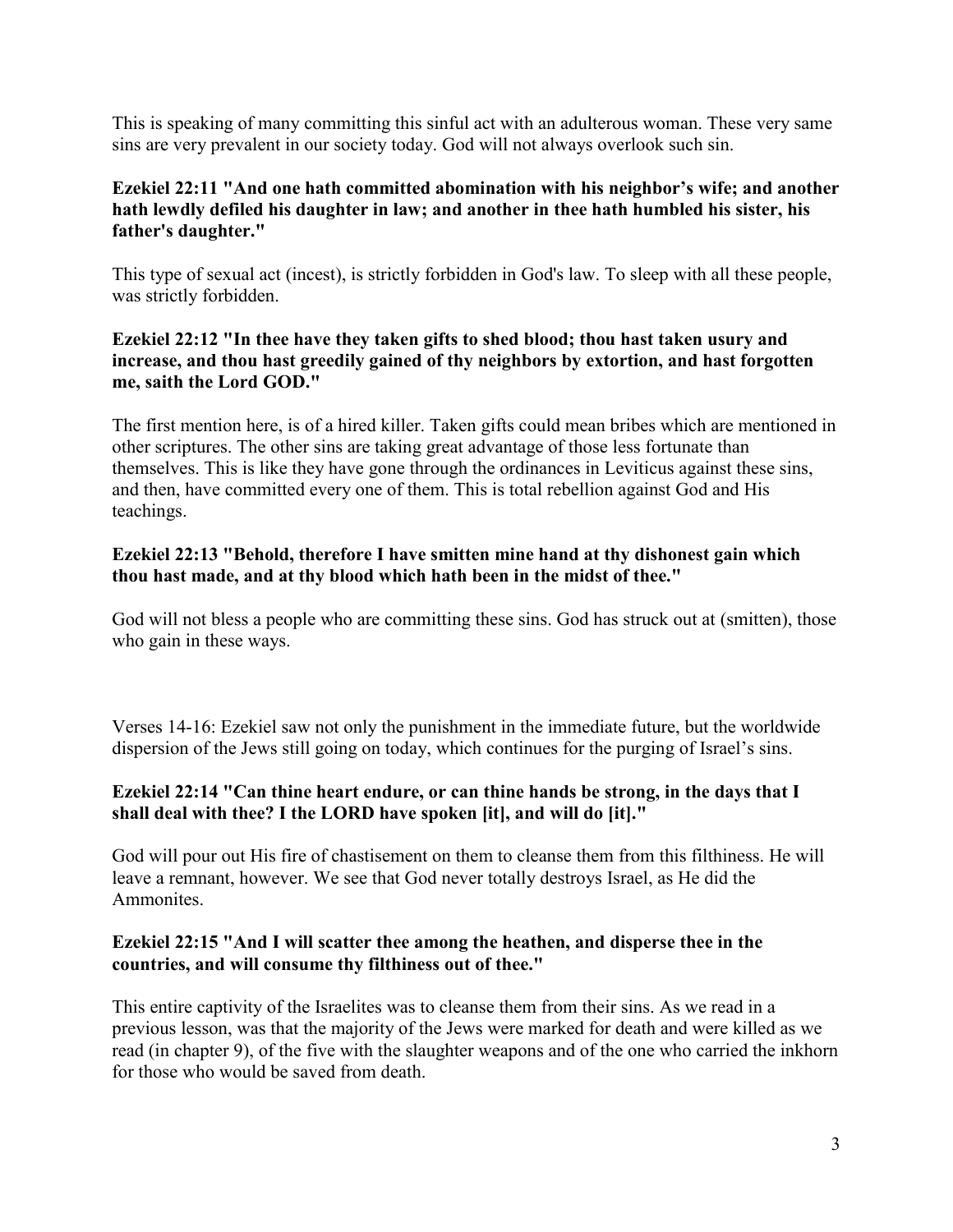The only time when some seemed to repent and turn to God, was when they were in dire circumstances.

### **Ezekiel 22:16 "And thou shalt take thine inheritance in thyself in the sight of the heathen, and thou shalt know that I [am] the LORD."**

The land and the wealth in that land are gone. The only thing they will have is their flesh. All of this is to show His people that there is no other god. He is the LORD, He is God. The only help they have, or for that matter, any of us have, is in the LORD.

After the defiling dispersion, when the sin has been purged, Israel will come to know the Lord. Many Jews do know Him now, but the nation will be saved in the future (Zech. 12-14; Rom. 11: 25-27).

Verses 17-22, this is picturing God's judgment of Jerusalem as a smelting furnace which burns away dross and impurities, resulting in purified metal.

His wrath was the fire (verse 21); an apt term for Babylon's fiery destruction of the city. And His people were to be refined (verse 20), with the sinful ones removed. Even in the ultimate day, God will follow this principle in purging His creation of sin.

# **Ezekiel 22:17-18 "And the word of the LORD came unto me, saying," "Son of man, the house of Israel is to me become dross: all they [are] brass, and tin, and iron, and lead, in the midst of the furnace; they are [even] the dross of silver."**

There is a break in the prophecy here, for a new thought.

When you heat gold or silver, the dross comes to the top and is skimmed off and thrown away. Sometimes, the alloy in silver, or gold, is brass, tin, iron, or lead. This is saying then that these Israelites are no longer "silver" (redeemed). They are the cast away "brass" (judgment). God has judged them, and found them not to be pure.

"Silver" means redemption. It is a beautiful, white metal. They have tarnished that silver, and are now baser metal, of not much value. Most of the base metals mentioned above are hardeners. They certainly have become hard, and in effect, of no use to God. They had pretended to be right with God, because they looked like silver. When the heat was applied, it was apparent they were of a base metal, or dross.

# **Ezekiel 22:19 "Therefore thus saith the Lord GOD; Because ye are all become dross, behold, therefore I will gather you into the midst of Jerusalem."**

Dross is generally skimmed off the silver and thrown away. In a sense, that is what God has done here. He has cast them away. God will deal with the dross (Israel), in His own way.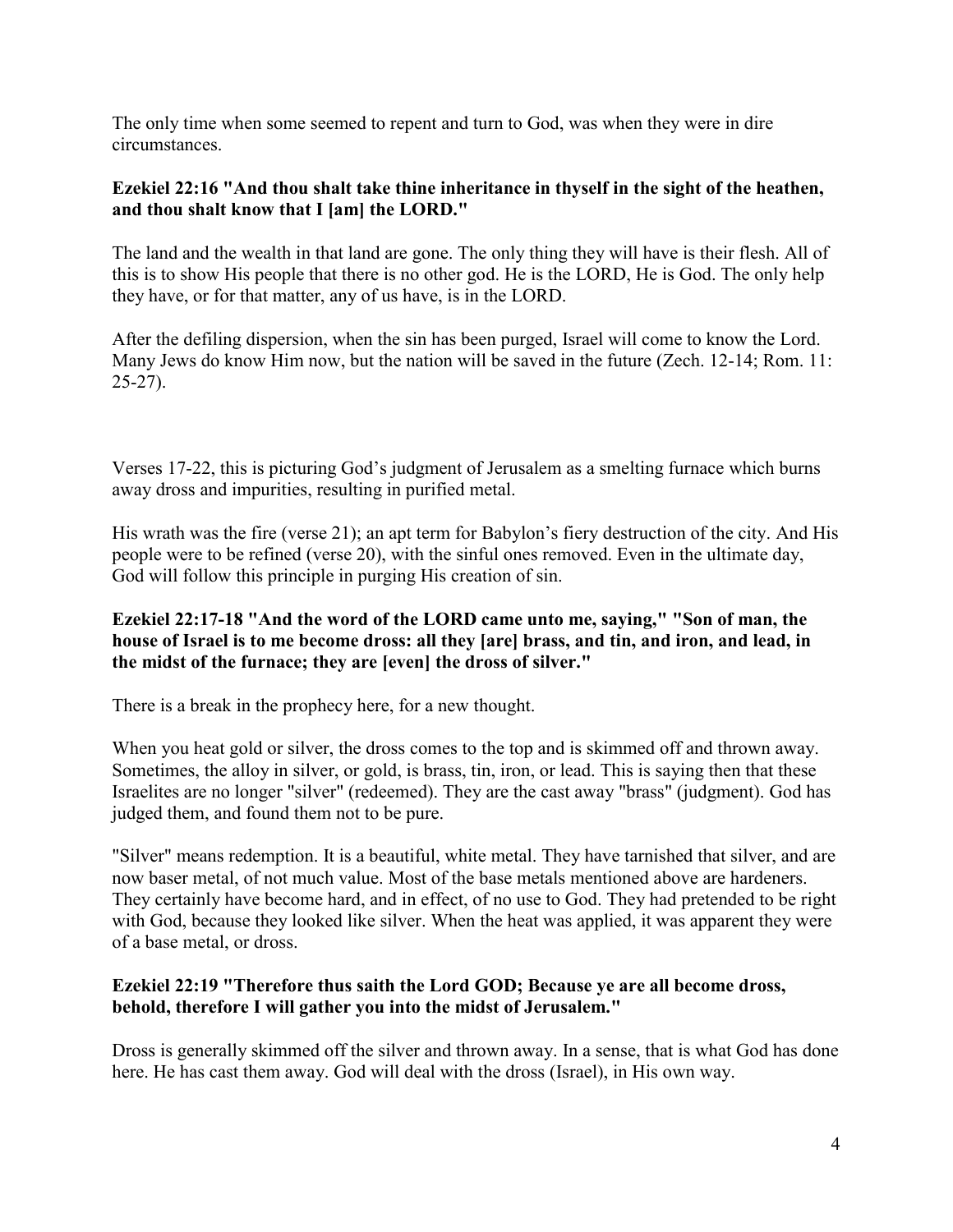The science of metallurgy was well developed in the days of Ezekiel, and the imagery used here was clear to his listeners. Israel had become like dross, the worthless residue left over when metals have been purified. Yet the Lord would melt even this dross, a symbol of the completeness and finality of His judgment.

# **Ezekiel 22:20 "[As] they gather silver, and brass, and iron, and lead, and tin, into the midst of the furnace, to blow the fire upon it, to melt [it]; so will I gather [you] in mine anger and in my fury, and I will leave [you there], and melt you."**

This is the same thing that Jesus speaks of about separating the wheat from the chaff. They are mixed up together, and sometimes it is hard to tell which is which. The heat will separate them. God is saying, He will separate the evil from those that are to be saved.

### **Ezekiel 22:21 "Yea, I will gather you, and blow upon you in the fire of my wrath, and ye shall be melted in the midst thereof."**

It takes 2200 degrees of heat to melt silver. We see then, the heat will be very intense. This judgment God brings is a severe judgment. He must separate those of pure silver from the dross.

# **Ezekiel 22:22 "As silver is melted in the midst of the furnace, so shall ye be melted in the midst thereof; and ye shall know that I the LORD have poured out my fury upon you."**

We must look back to another lesson, where we learned that the problems from the judgment came on the just and the unjust. The heat is applied on all. The silver just becomes purer with the heat. The dross is destroyed. This is what happens to people. When the troubles come, those of God become more pure with the testing.

Those not of God are exposed and done away with. This is the LORD who poured out His fury. It is the LORD who separates.

The rest of this chapter is a veritable catalog of the nation's sins and every guilty party is singled out for judgment. The false prophets who have devoured souls (verse 25); the priests who have violated my law (verse 26); the princes who are like wolves ravening the prey (verse 27); and the people who have used oppression and exercised robbery (verse 29).

No one will be left out of the judgment. In one of the saddest verses in the book, the Lord Himself confesses that He found no one who could stand in the gap, to stem the tide that would inevitably bring destruction (verse 30).

# **Ezekiel 22:23-24 "And the word of the LORD came unto me, saying," "Son of man, say unto her, Thou [art] the land that is not cleansed, nor rained upon in the day of indignation."**

We see another momentary break with this new statement.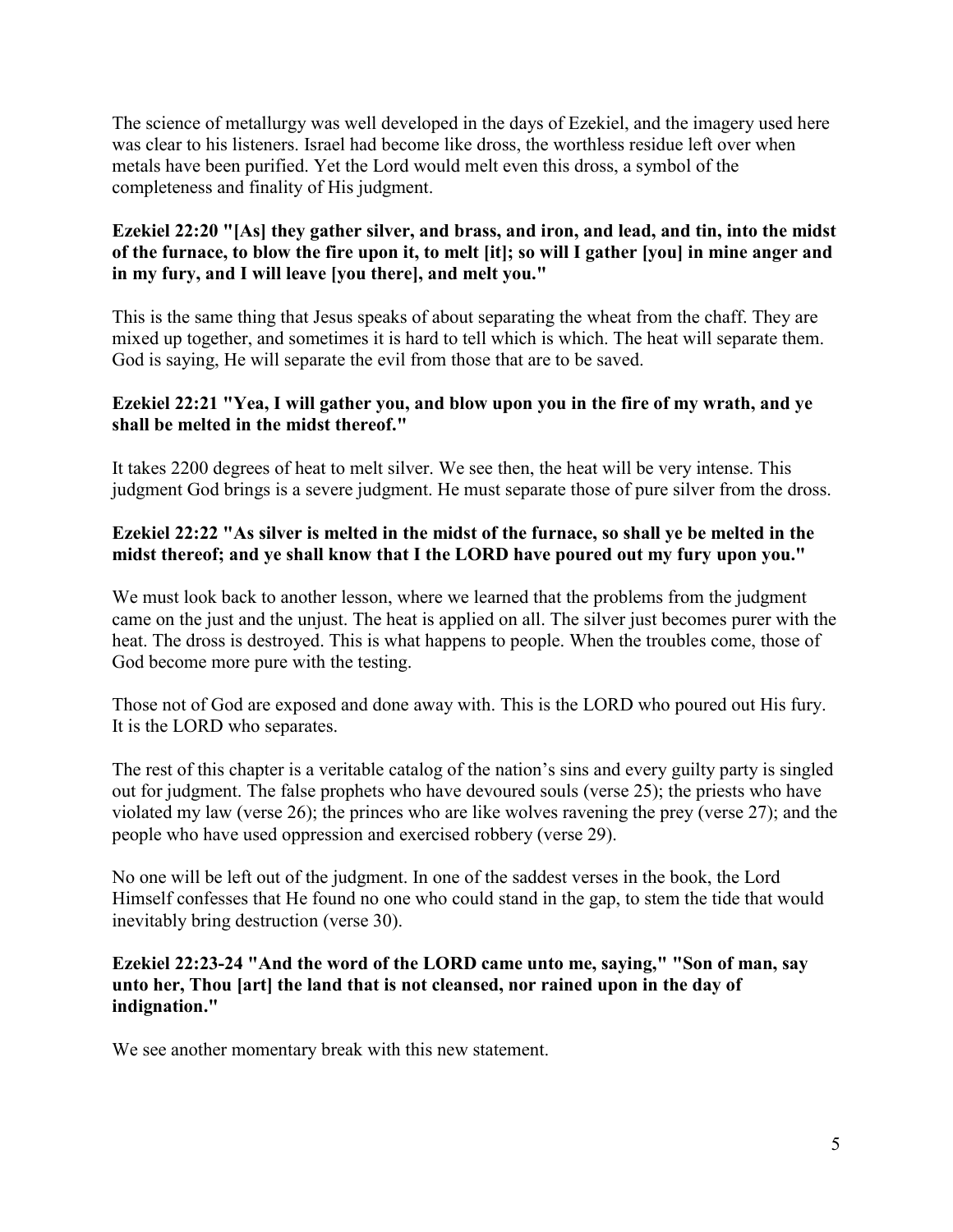Here, in this particular instance, is the city of Jerusalem and the land of Israel. Now we see one of the reasons for the famine. It has not rained to cause a crop to grow, during the duration of God's indignation.

Verses 25-29: Here is the word "conspiracy". The whole nation was wicked. First, all leaders are indicted for their vicious sin: prophets, priest, princes, and then the people in general.

### **Ezekiel 22:25 "[There is] a conspiracy of her prophets in the midst thereof, like a roaring lion ravening the prey; they have devoured souls; they have taken the treasure and precious things; they have made her many widows in the midst thereof."**

The false prophets were prophets for money. They had no regard for God, His temple, His ways, or His people. They were self-made prophets, because it was profitable to them. The roaring of the lion is sometimes associated with Satan. He goes through the earth, as a roaring lion, seeking whom he may destroy.

These false prophets are doing the same thing. They prophesy lies and do it loudly, so everyone can hear.

# **Ezekiel 22:26 "Her priests have violated my law, and have profaned mine holy things: they have put no difference between the holy and profane, neither have they showed [difference] between the unclean and the clean, and have hid their eyes from my sabbaths, and I am profaned among them."**

In an earlier lesson, we remember the priests and elders had idols in their private quarters in the temple area. They had turned from the worship of the one true God, to idols and worship of false gods. The terrible thing is that they are leaders, and they lead others into this worship of false gods.

There is one 2 word phrase that covers this perfectly, "Spiritual Compromise". They had spiritually compromised God, and thought of the false gods on an equal basis with God. They had done exactly what many of our churches of today have done. They have brought the world into the church. The temple was to be holy, and set aside for the purposes of God alone.

# **Ezekiel 22:27 "Her princes in the midst thereof [are] like wolves ravening the prey, to shed blood, [and] to destroy souls, to get dishonest gain."**

The society, all of this describes, is far too similar to our society for me. I am very uncomfortable, when I read of the leaders compromising for selfish gain. The princes were their leaders in government. They destroy the people to get what they want.

**Ezekiel 22:28 "And her prophets have daubed them with untempered [mortar], seeing vanity, and divining lies unto them, saying, Thus saith the Lord GOD, when the LORD hath not spoken."**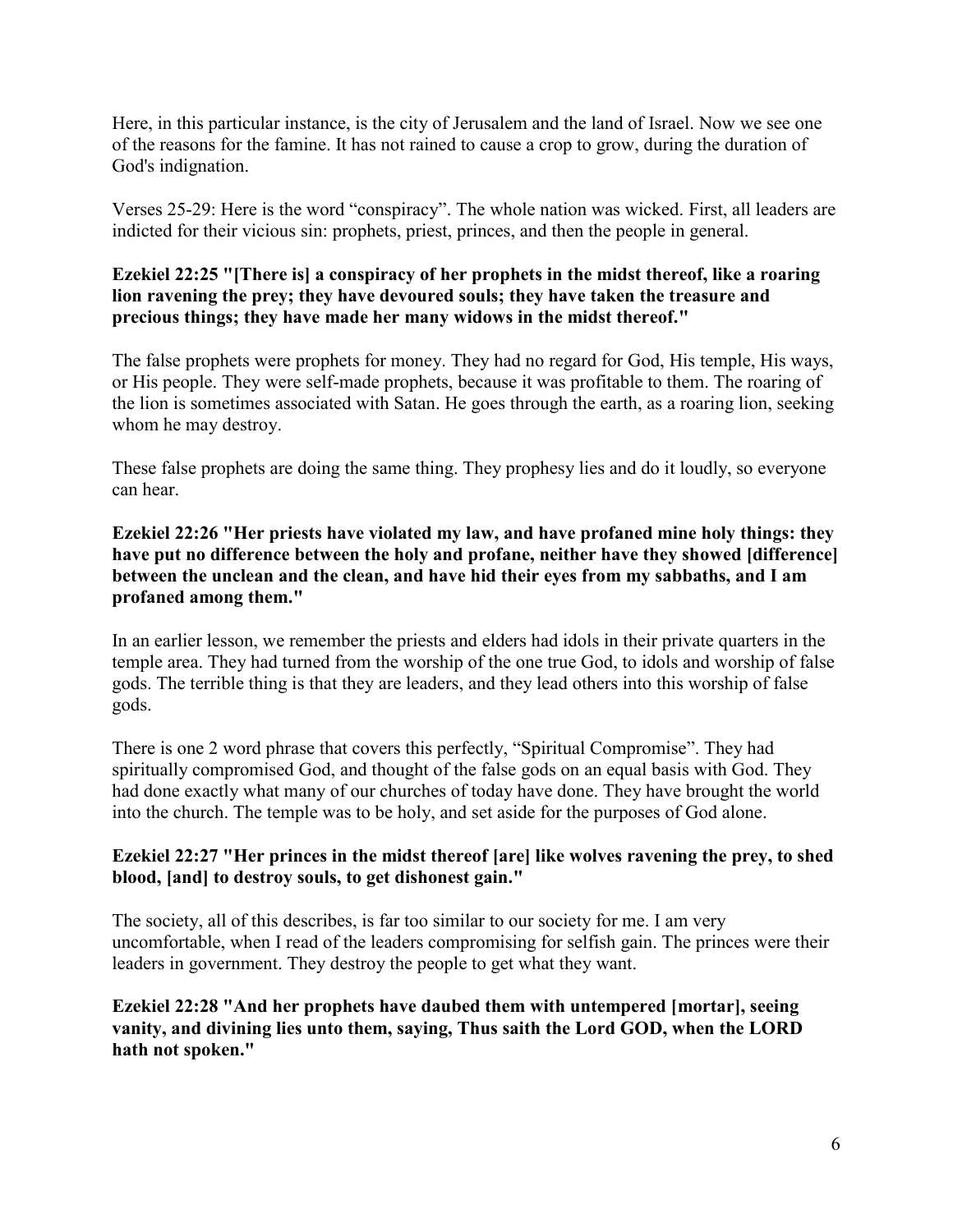The prophets are not building a solid wall of separation from this worldliness. They are just daubing at fixing the problems. They are really looking to the world and false gods for answers. The only real Truth is in God and in His Word. These prophets, getting their messages from the world, are pretending their messages are from God. God will not compromise with the world. These messages of compromise are not from Him.

# **Ezekiel 22:29 "The people of the land have used oppression, and exercised robbery, and have vexed the poor and needy: yea, they have oppressed the stranger wrongfully."**

This states that not only have the political leaders and the religious leaders been caught up in greed, but the common people as well. They cheat each other to satisfy their greed. They have no compassion on those in need. They think only of themselves.

# **Ezekiel 22:30 "And I sought for a man among them, that should make up the hedge, and stand in the gap before me for the land, that I should not destroy it: but I found none."**

We see something, here, similar to Sodom and Gomorrah. God could not find 10 righteous there, so He destroyed them. We see that in Israel, there was not even one who was righteous enough to intercede before God for them. There was no one holy enough to stand in the gap for them. The only possible result of this is that God will destroy the land.

Perhaps, this is why a few years later God sent Jesus to the earth to be our substitute. The depravity of man is an on-going thing. We all deserve to die for our sins. Praise God! Jesus paid our penalty of death for us.

Ezekiel and Jeremiah were faithful, but apart from them God sought a man capable of advocacy for Israel when its sin had gone so far. But no one could lead the people to repentance and draw the nation back from the brink of the judgment that came in 586 B.C.

Only God's Messiah, God Himself, will have the character and the credentials sufficient to do what no man can do, intercede for Israel.

He was rejected by them in His earthly ministry, so the effects of this judgment continue today, until they turn to Him in faith (Zech. 12:10 - 13:1).

#### **Ezekiel 22:31 "Therefore have I poured out mine indignation upon them; I have consumed them with the fire of my wrath: their own way have I recompensed upon their heads, saith the Lord GOD."**

God had no choice. He had to punish them. They brought this terrible judgment on themselves. To be just, God had to destroy them. His mercy kept a remnant alive to begin again. All have sinned, and come short of the glory of God (Romans 3:23). God's grace saved some.

# **Ezekiel Chapter 22 Questions**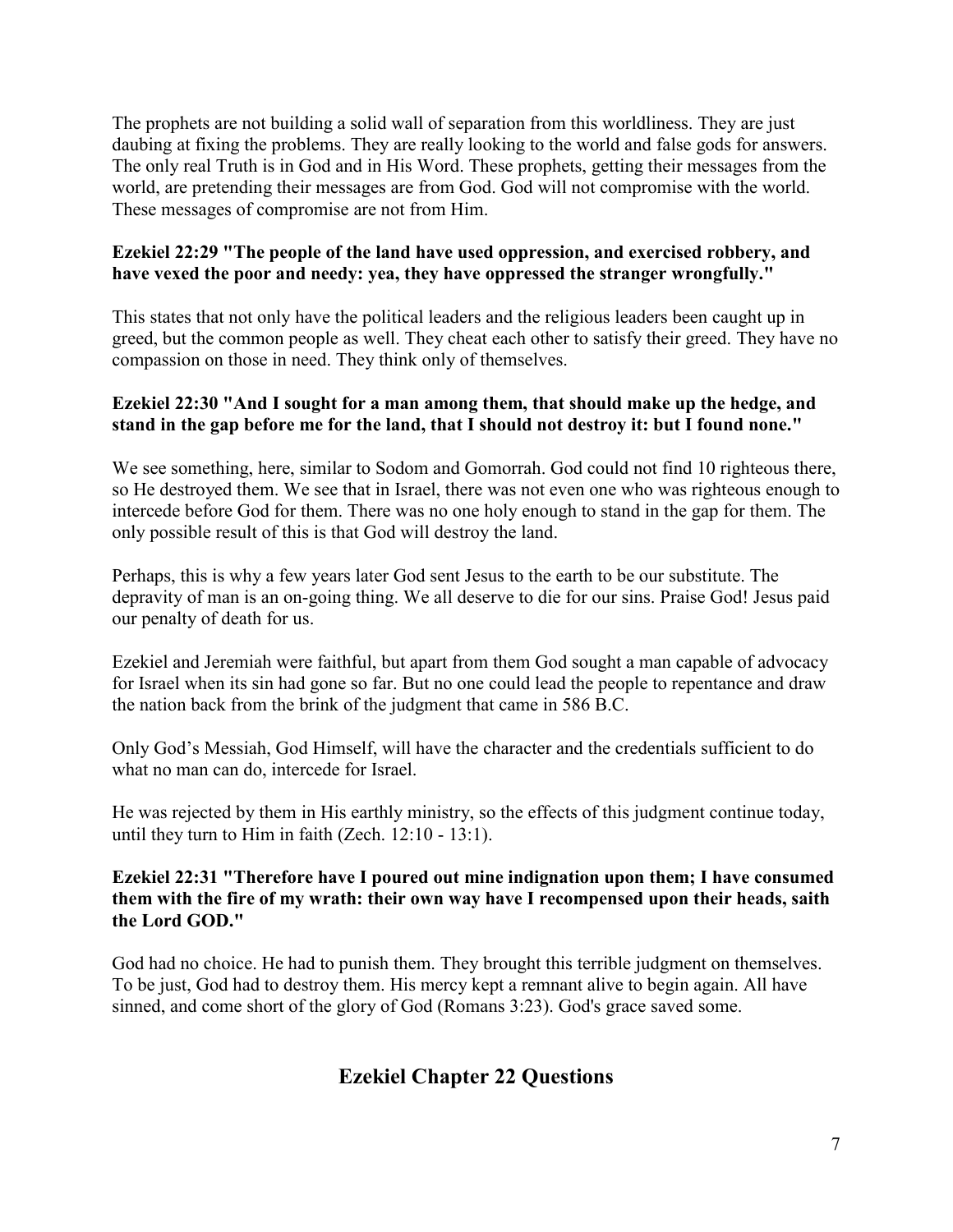- 1. What is the bloody city in verse 2?
- 2. What is Ezekiel to specifically mention to her?
- 3. What other prophets had said similar things about Jerusalem?
- 4. What had their terrible sins done?
- 5. They have come to the end of God's \_\_\_\_\_\_\_\_\_\_.
- 6. The heathen had lost \_\_\_\_\_\_\_\_\_\_\_ for them.
- 7. Who were the princes in verse 6 speaking of probably.
- 8. What was mentioned as a sin they committed in verse 7?
- 9. What is verse 8 speaking of?
- 10. What was part of the very sinful mountain worship?
- 11. Verse 10 is speaking of  $\_\_\_\_\$  and  $\_\_\_\_\_\_\$ .
- 12. What generally happened to an adulterous woman?
- 13. What were the sins mentioned in verse 11 that God strictly forbids?
- 14. What is the very first thing in verse 12 speaking of?
- 15. How had they greedily gained from their neighbors?
- 16. God will pour out His fire on them in way of \_\_\_\_\_\_\_\_\_\_.
- 17. Will He destroy them all?
- 18. Their land and wealth is gone, the only thing they have left is
- 19. What should the chastisement show them, and in fact, everyone?
- 20. What is dross?
- 21. What metals are classified as dross?
- 22. What happens to the dross, when extreme heat is put on silver?
- 23. What does "silver" mean?
- 24. What does "brass" symbolize?
- 25. They looked like silver, which meant what?